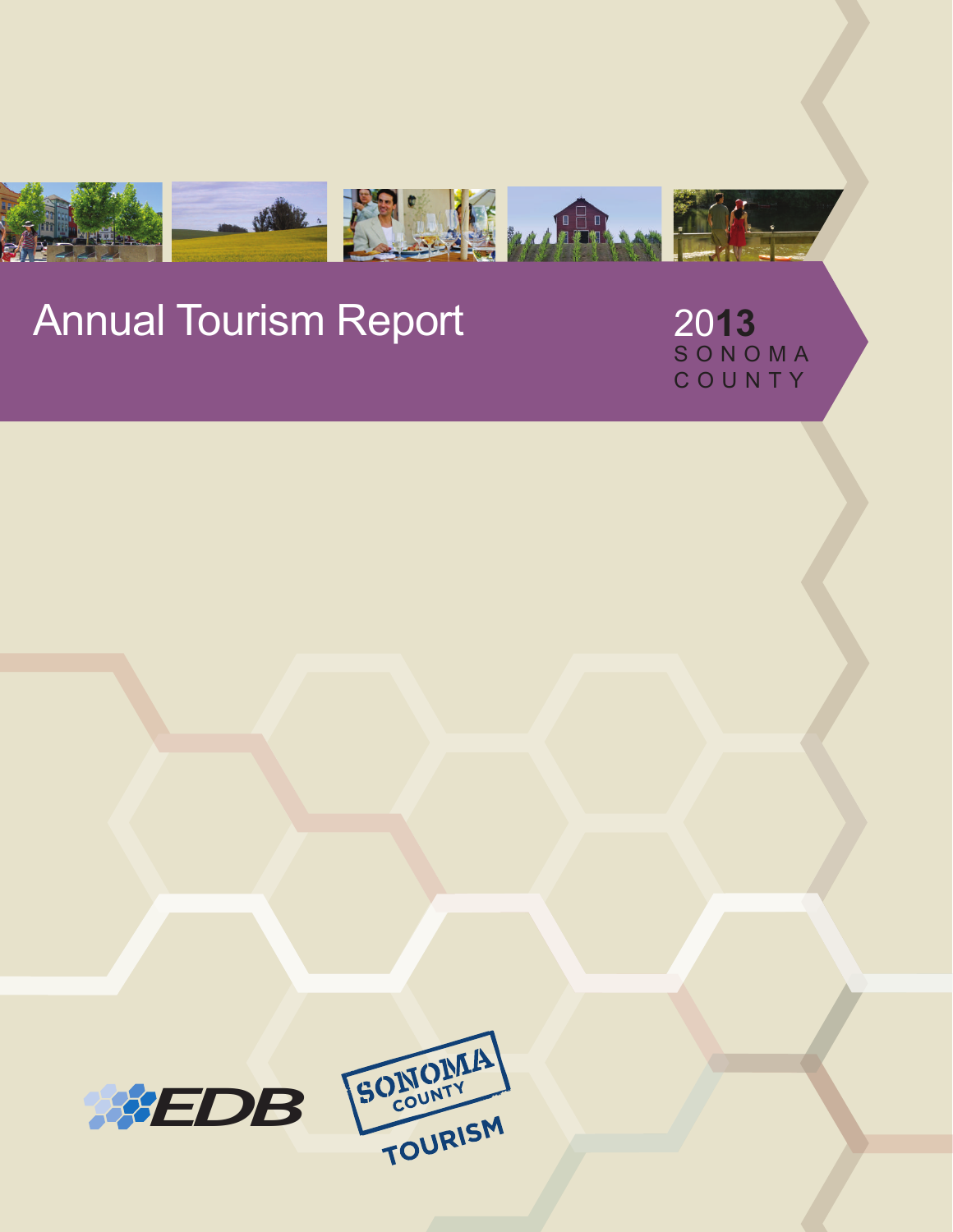1 Executive Summary

# Tourism Indicators

- **2** Tourism Indicators Summary
- **3** Destination Spending
- 4 Destination Spending Breakdown
- **5** Industry Employment
- **6** Lodging & Hospitality Assessment
- **7** Tourism Generated Taxes

# Sonoma County Tourism Industry Survey

- 8 Tourism Industry Survey Summary
- **9** Survey Responder Demographics
- 10 Survey Responder Demographics Continued
- 11 Industry Confidence & Outlook
- 12 Marketing, Government & Promotional Assistance
- 13 Attractions & Potential Market Opportunities
- 14 Marketing Initiatives & Agency Involvement
- 15 Methodology & Acknowledgements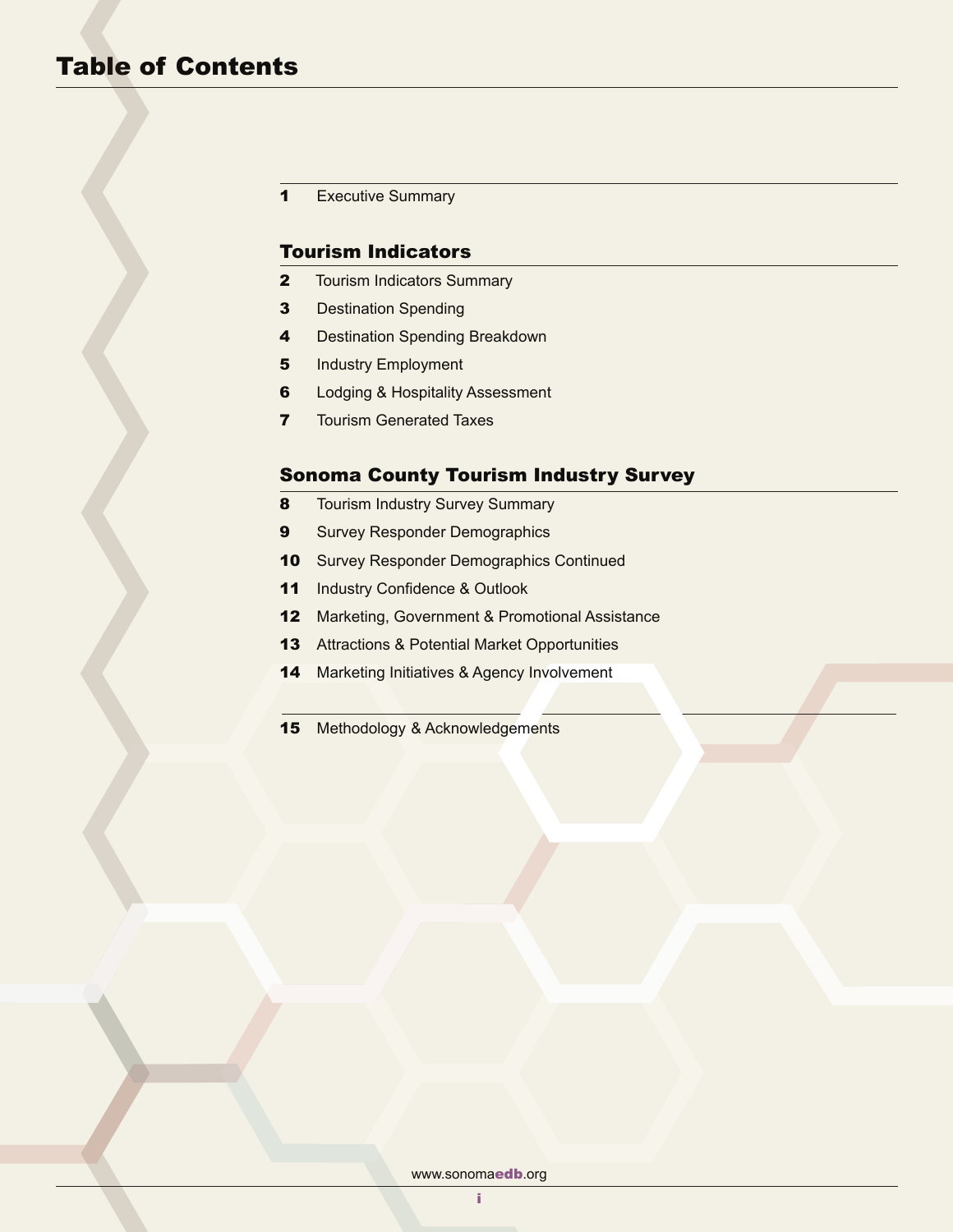#### **June 2013**

The Sonoma County Economic Development Board (EDB), in partnership with Sonoma County Tourism, is pleased to bring you the 2013 Annual Tourism Report. The 2013 Annual Tourism Report contains two sections integrating findings on the local tourism industry. The first section of the report highlights key economic indicators produced by the California Travel & Tourism Commission and Smith Travel Research. The second section provides updated results of the EDB Annual Tourism Industry Survey.

The California Travel & Tourism Commission provides a 'Travel Impacts by County' report each year. This report provides the latest available economic impact figures on Sonoma County and along with the most recent lodging statistics. These are the primary sources for the Tourism Industry Indicators. Key findings include:

- Key tourism indicators show that travel is returning to Sonoma County following the economic downtown beginning in 2007-2008. Destination spending, transient occupancy tax (TOT) receipts, industry earnings and local and state tax receipts are the highest that Sonoma County have seen in the last decade. Travelers are returning to Sonoma County and supporting the local economy through spending.
- **Lodging indicators and occupancy rates also increased in 2012. The 2012 data also** suggests travel is returning to Sonoma County.

Each year the EDB conducts an annual tourism industry survey of Sonoma County business owners and executives involved in tourism. The survey focuses on complete industry strength, confidence, and opportunities. Key findings from this survey include:

- Businesses have a positive outlook for tourism in the coming year.
- More businesses expanded operations over the past year than in the year before.

Thank you for your interest in the Economic Development Board's research. For additional information, questions, comments, or suggestions please contact us at (707) 565-7170 or visit www.sonomaedb.org.

**Sincerely** 

Bertene

Ben Stone Executive Director



*©2013 Sonoma County Economic Development Board. The Economic Development Board (EDB) believes all data contained within this report to be accurate and the most current available, but does not guarantee its accuracy or completeness. Use of data from an outside source does not represent an endorsement of any product or service by the EDB, its members or affiliates. This publication can be made available in alternative formats such as Braille, large print, audiotape, or computer disk. Please direct requests to (707) 565-7170 and allow 72 hours for your request to be processed. This report was prepared by Audrey Bendowski.*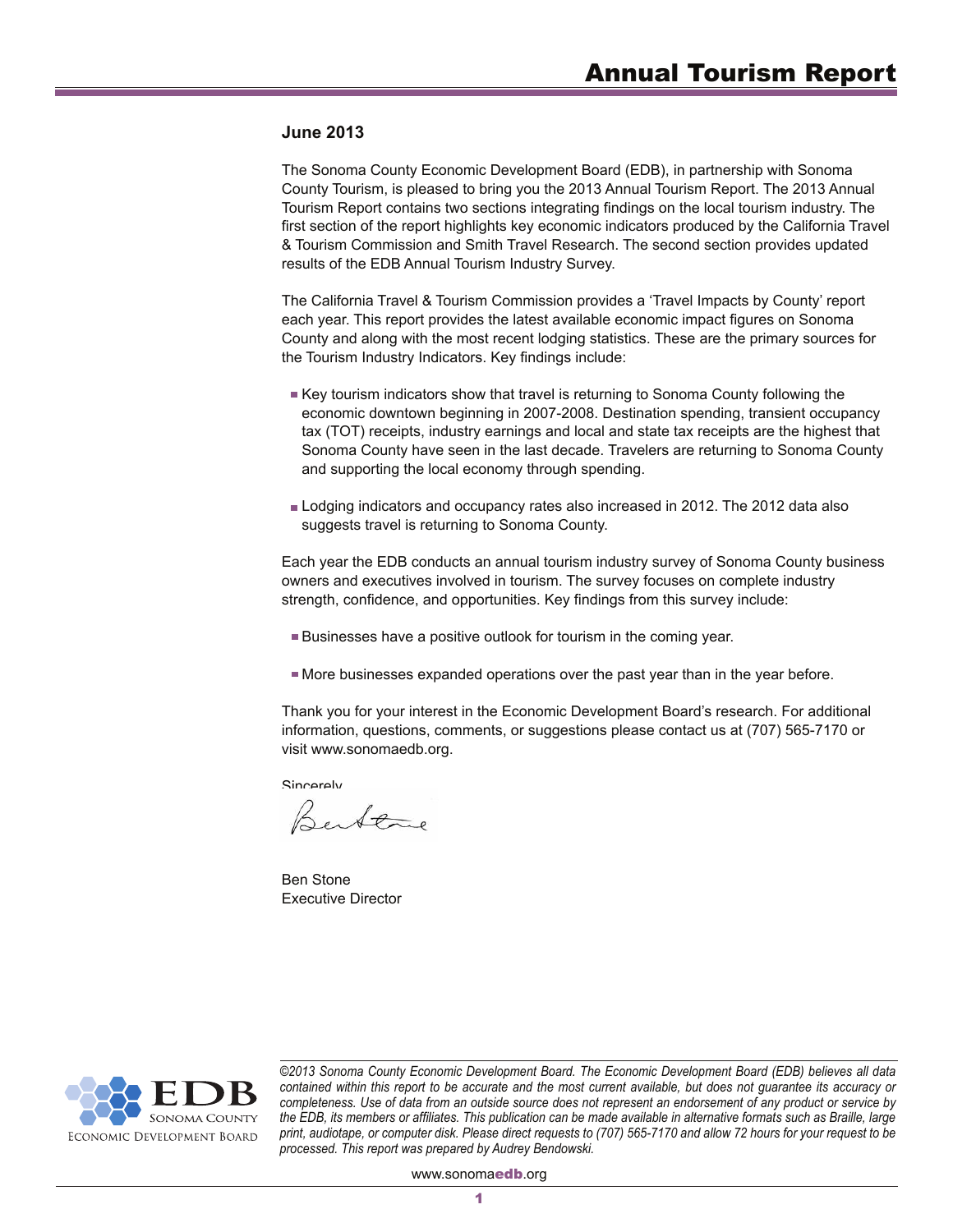Tourism Industry Indicators

# Sonoma County Tourism Industry Indicators

The Tourism Industry Indicators section is based on data prepared for the California Travel & Tourism Commission by Dean Runyan and Associates, industry data from Smith Travel Research and Sonoma County's Transient Occupancy Tax receipts. Where applicable, the data and graphs in this section have been adjusted for inflation using the U.S. Bureau of Labor Statistics Consumer Price Index.

Santa Barbara and Napa are used as comparison counties because of their similarities in offerings, size, and geographical location. The featured data is the latest available from the California Tour and Travel Commission.

# Key Findings

- $\blacksquare$  In 2011, Sonoma County destination spending, industry earnings and industry employment experienced a year-over increase from 2010 after adjusting for inflation. This follows an increase seen in 2010 over 2009. This suggests travel is slowly returning to Sonoma County following the economic downturn.
- In 2012, Sonoma County's year-over average daily rate (ADR) for lodging increased 1.3% when adjusted for inflation. This follows a 3.9% increase in 2011, further suggesting that travel is returning to Sonoma County.
- Sonoma County's Transient Occupancy Tax (TOT) receipts totaled \$23.9 million in 2012 after adjusting for inflation. This is the highest level of TOT receipts that Sonoma County has ever received.

# Moody's Analytics Tourism Analysis

A strengthening U.S. recovery after the federal fiscal cliff is resolved and an improving outlook for the wine country bode well for Sonoma's visitor-dependent industries. Greater interest in the county's destinations is evident in increasing passenger traffic at Charles M. Schulz-Sonoma County Airport. Passenger traffic through the first eight months of 2012 increased 3% from a year earlier and was close to matching the airport's peak for the same time period in 2008.

Hotel occupancies in Sonoma have also increased in this year and are now at their highest peak since 2005, according to Smith Travel Research. Amid this strengthening outlook, a luxury 59-room hotel is being proposed in the historic Sonoma Plaza area.

 *Eduardo J. Martinez Moody's Analytics*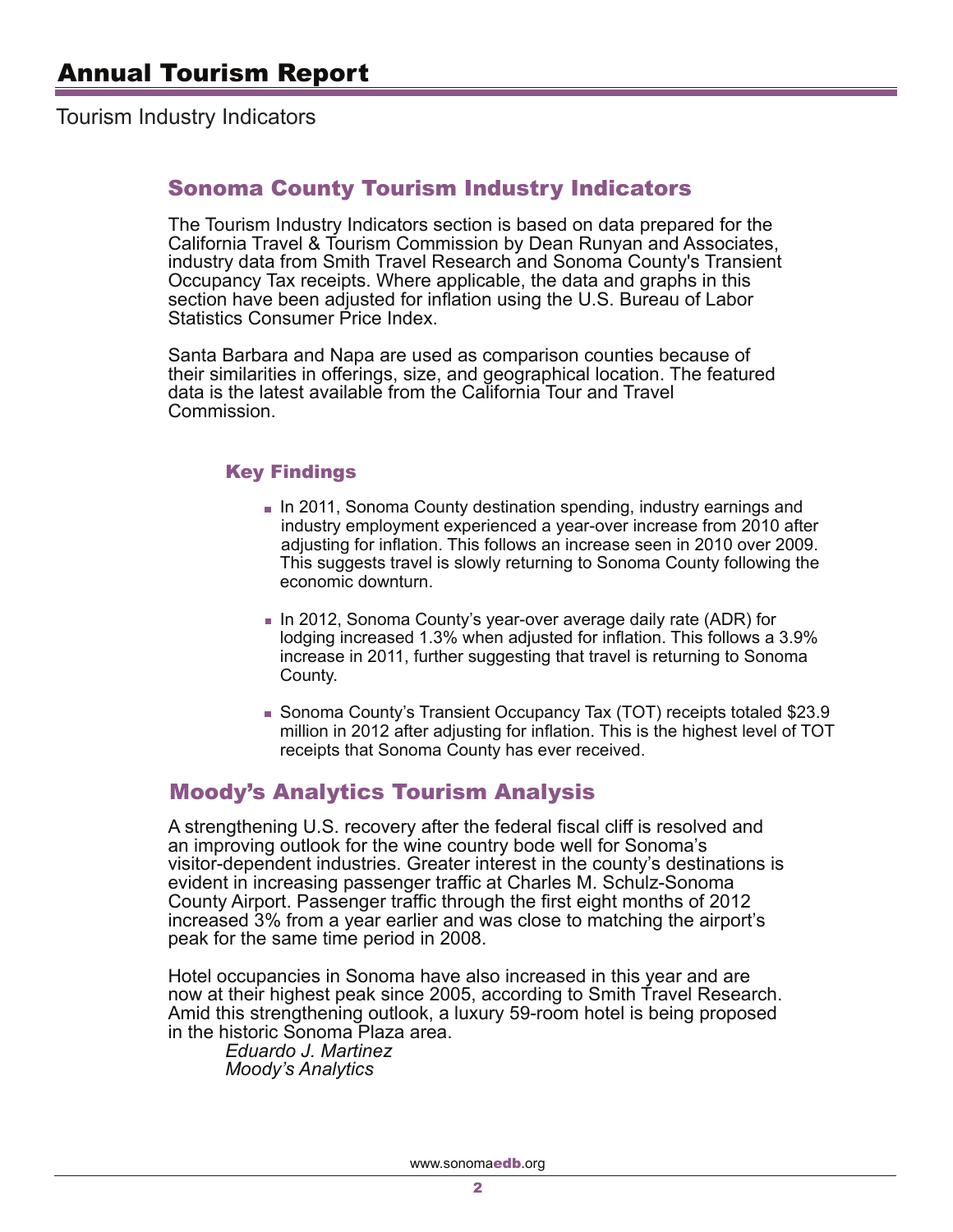# Destination Spending

Destination spending is the total amount spent by visitors in Sonoma County. This indicator includes all spending for accommodations, wine activities, retail, and other tourism related purchases. The most recent figures show that Sonoma County's destination spending was up 8.47% from \$1.36 billion in 2010 to \$1.47 billion in 2011.

## **Destination Spending**

Destination spending is sensitive to the economic climate. As a result, Sonoma County experienced decreases in destination spending in both 2008 and 2009. This was a common trend as all of the competitive destinations also experienced decreases. However, 2011 figure indicate that tourism is making a strong comeback in Sonoma County as well as in other destinations.

## **Destination Spending per Capita**

For each of Sonoma County's 488,116 residents, \$3,117 dollars in destination spending were generated. Santa Barbara County, with a population of 426,878 generated \$3,955 per-capita and Napa County generated the highest per-capita spending at \$7,412. for each of its 138,088 residents. Napa County consistently has high per-capita destination spending due to its relatively small population. Sonoma County's destination spending per-capita fell short of Napa and Santa Barbara Counties, but outpaced the statewide average of \$2,767 per capita.

#### **Destination Spending Annual Real Growth Rates**

The 5.15% increase in inflation-adjusted destination spending was a positive indicator for tourism in Sonoma County, following a 7.11% increase in the year prior. These increases indicate that direct spending is on track with pre-recession levels. This growth also outpaced that of Santa Barbara and Napa County and the California average for 2011. Early statewide 2012 figures indicate that this positive trend will continue .



#### *Source for all data: California Travel Impacts by County, 2013*



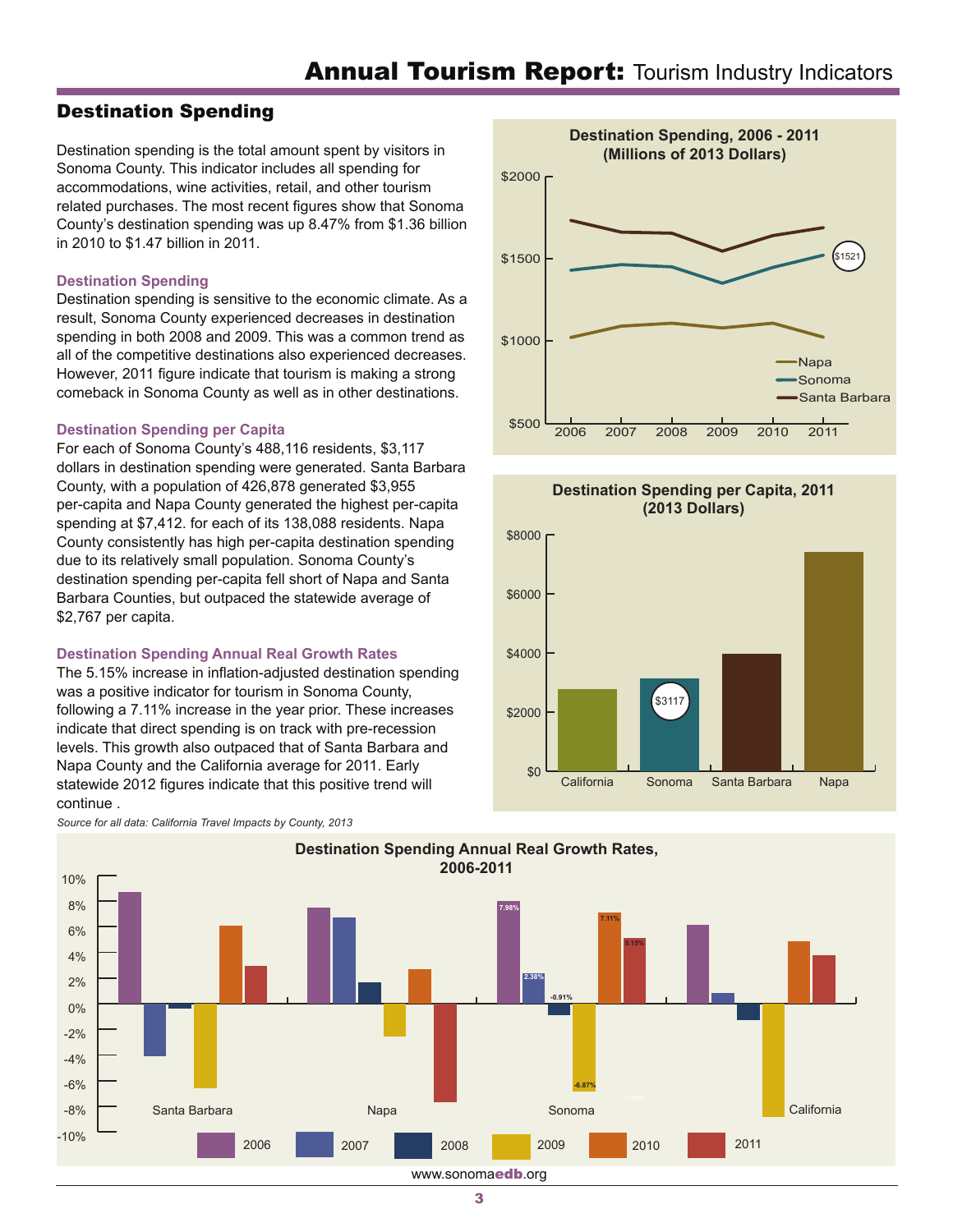# Destination Spending Breakdown

As in previous years, the overall distribution of commodity based visitor spending in Sonoma County is comparable to the featured competitive counties and the statewide average. However, there are several areas where Sonoma County appears to be somewhat unique.

## **Distribution of Visitor Spending by Commodity**

Visitors to Sonoma County devote a smaller share of their spending towards accommodations than other destinations - 17% of all spending, compared to 23.4% in Santa Barbara County and 25% in Napa County. Sonoma County visitors spend an approximately equal share of total spending on accommodations (17%), and arts, recreation and entertainment (19%). They spend the largest amount on food and beverage services (26.2%) and on retail sales (20%). Visitors to both Napa and Sonoma County spend more than the state average on arts, entertainment and recreation, and retail sales.

#### **Distribution of Visitor Spending by Accommodation**

In comparison with the state and other competitive counties, a smaller share of visitor spending in Sonoma County comes from visitors who are staying in a hotel or motel (48% compared to 67%, 64% and 55% for Napa County, Santa Barbara County and California, respectively). Instead, a significant share of Sonoma County visitor spending is received from day travelers (31%) compared to 26% for Napa, 24% for California and 22% for Santa Barbara County. A comparatively larger share of spending in Sonoma County comes from visitors who stay in vacation homes (8%).

#### **Sonoma County Visitor Spending**

With a total visitor spending equal to \$1.47 billion, the majority of the money is spent by visitors who stay at hotels or motels (\$726.6 million) and on food and beverage services (\$396.9 million).





# **Distribution of Visitor Spending by Accommodation,**



**Distribution of Visitor Spending by Commodity, 2011**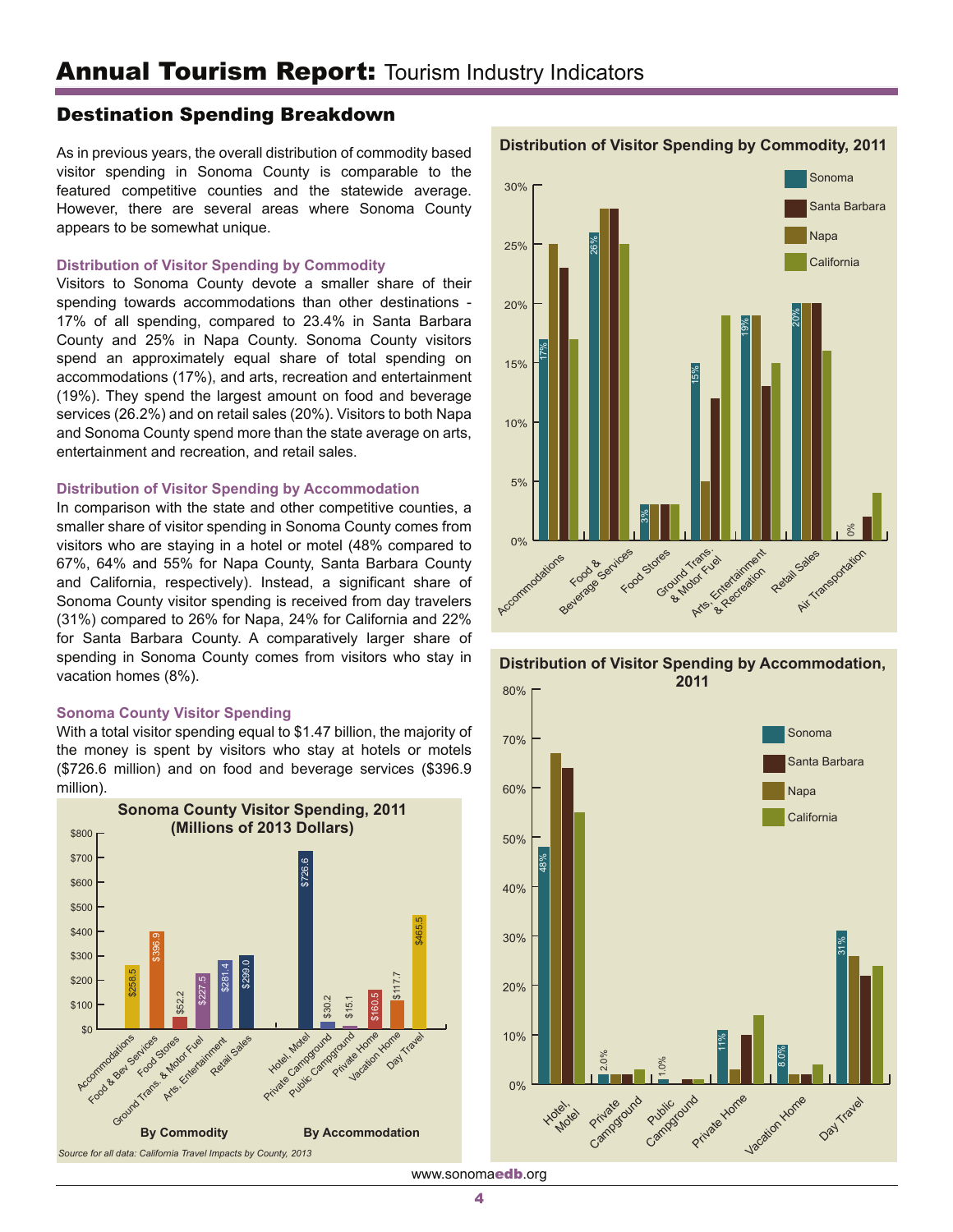# Industry Employment

With 16,910 jobs generated by tourist destination spending, Sonoma County ranks first against comparable counties - Napa had 11,350 tourism jobs and Santa Barbara had 16,300 tourism jobs in 2011. Sonoma County's 2011 job figures show a 2.6% increase from 2010, up from a year-over increase of 1.4% from 2009 to 2010.

# Tourism Industry Earnings per Employee, Real Growth Rates

Partly as a result of Sonoma County's decline in destination spending in 2008 and 2009, employment levels in the tourism industry decreased in 2009 and 2010. Businesses are starting to add staff as destination spending returns to pre-recession levels. Jobs supported by the tourism industry have almost returned to their peak level seen in 2007, with tourism-related job growth increasing by 2.3% in 2011. The county still employs more tourism industry employees than Napa and Santa Barbara, counties where total destination spending consistently outpaces that of Sonoma County. Due to discrepancies in growth between inflation-adjusted industry earnings (1.7%) and industry employment (2.3%), earnings-per-employee decreased 0.5% in 2011. California also experienced a decline in earnings-per-employee in 2011 (-0.3%), while Napa and Santa Barbara Counties experienced increased earnings-per-employee (1.4% and 0.1%, respectively).

#### **Sonoma County Tourism Employment by Industry**

Distribution of employment within Sonoma County's tourism industry is similar to previous years, with 51.9% of employment in accommodations & food services, 38.3% in arts, entertainment and recreation, and 8.8% in retail. In the coming years, air transportation is expected to be a new source of employment, due to the expansion of air services to Sonoma County.

*Source for all data: California Travel Impact by County, 2013*





**Tourism Industry Earnings per Employee, 2006-2011 (2013 Dollars)**



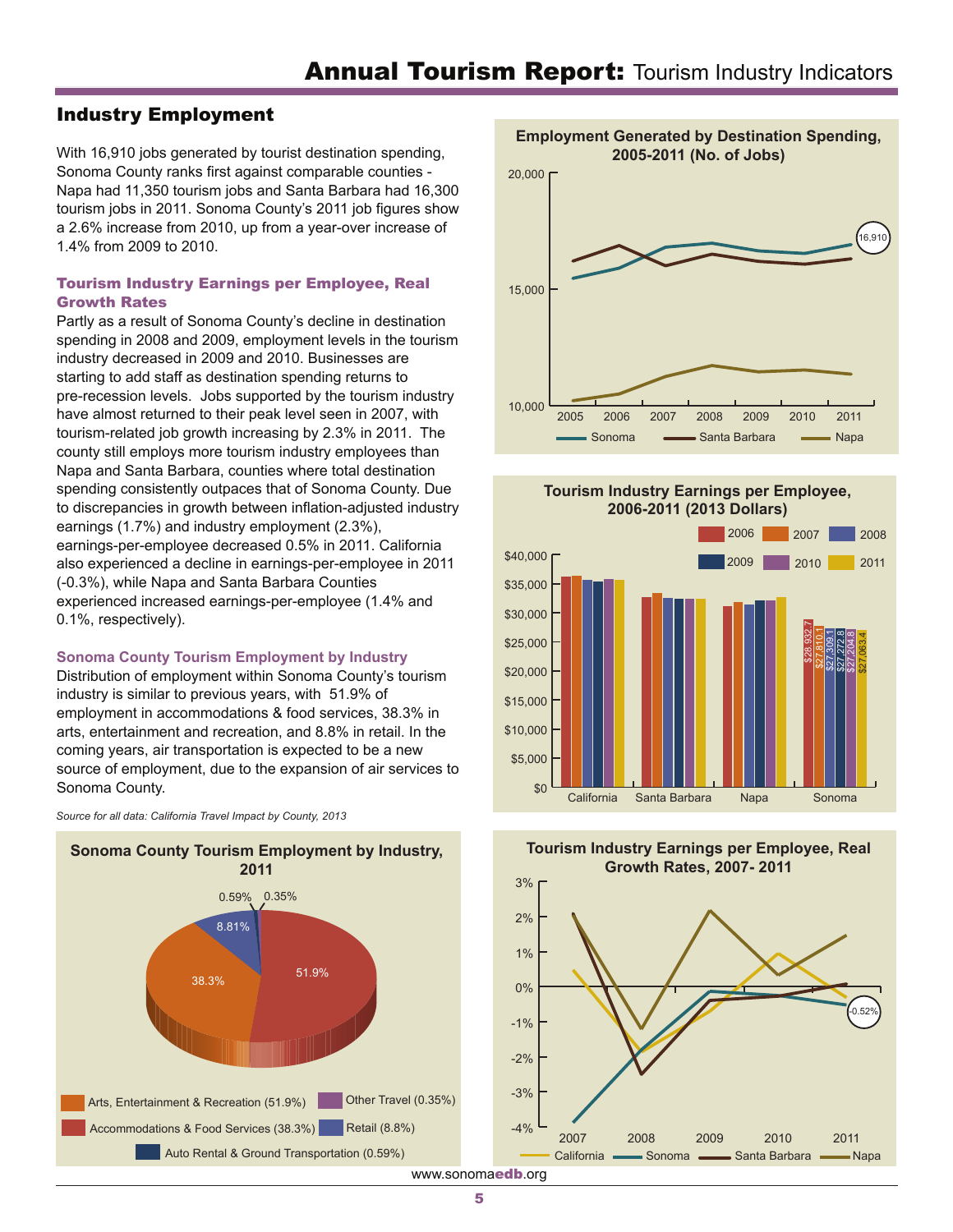# Lodging & Hospitality Assessment

As page 4 illustrates, visitors staying in hotels and motels are the single largest source of destination spending in Sonoma County, with an estimated \$726.6 million in spending in 2011 (2013 dollars). Lodging figures from 2012 suggest that travelers are returning to Sonoma County following the national economic downturn, indicating that we can expect to continue seeing growth in destination spending.

## Annual Lodging Occupancy Rates

Sonoma County's occupancy rates stayed relatively stable amid expansion in Sonoma County's room offerings through 2007. During 2008 and 2009, however, average occupancy dropped as the recession decreased discretionary consumer spending. However, occupancy rates have been steadily increasing and the average for 2012 was 64%.

## Annual Average Daily Rate (ADR)

Average daily rate (ADR) began to increase following the low seen in 2010 at \$101.90. Despite a 3.98% increase in 2011 and a 1.3% increase in 2012, Sonoma County's ADR still remains lower than the previous high of \$137.16 (2013 dollars) during 2007.

#### Revenue per Available Room

Revenue per available room (RevPAR) for Sonoma County have been increasing since 2010. While it has not reached the high levels of 2006 and 2007, RevPAR grew 7.9% from \$68.55 in 2011 to \$73.99 (2013 dollars) in 2012.

#### Real Growth Rates of RevPAR and ADR

Revenue per available room and average daily rate have both increased from 2010 to 2012. As occupancy rates and average daily rate both increase, revenue per available room is expected to return to pre-recession levels.

*Source for all data: Smith Travel Research, 2013*





**Annual Average Daily Rate (ADR), Sonoma County, 2006 - 2012 (2013 Dollars)**





**Revenue Per Available Room (RevPAR), Sonoma County (2013 Dollars)**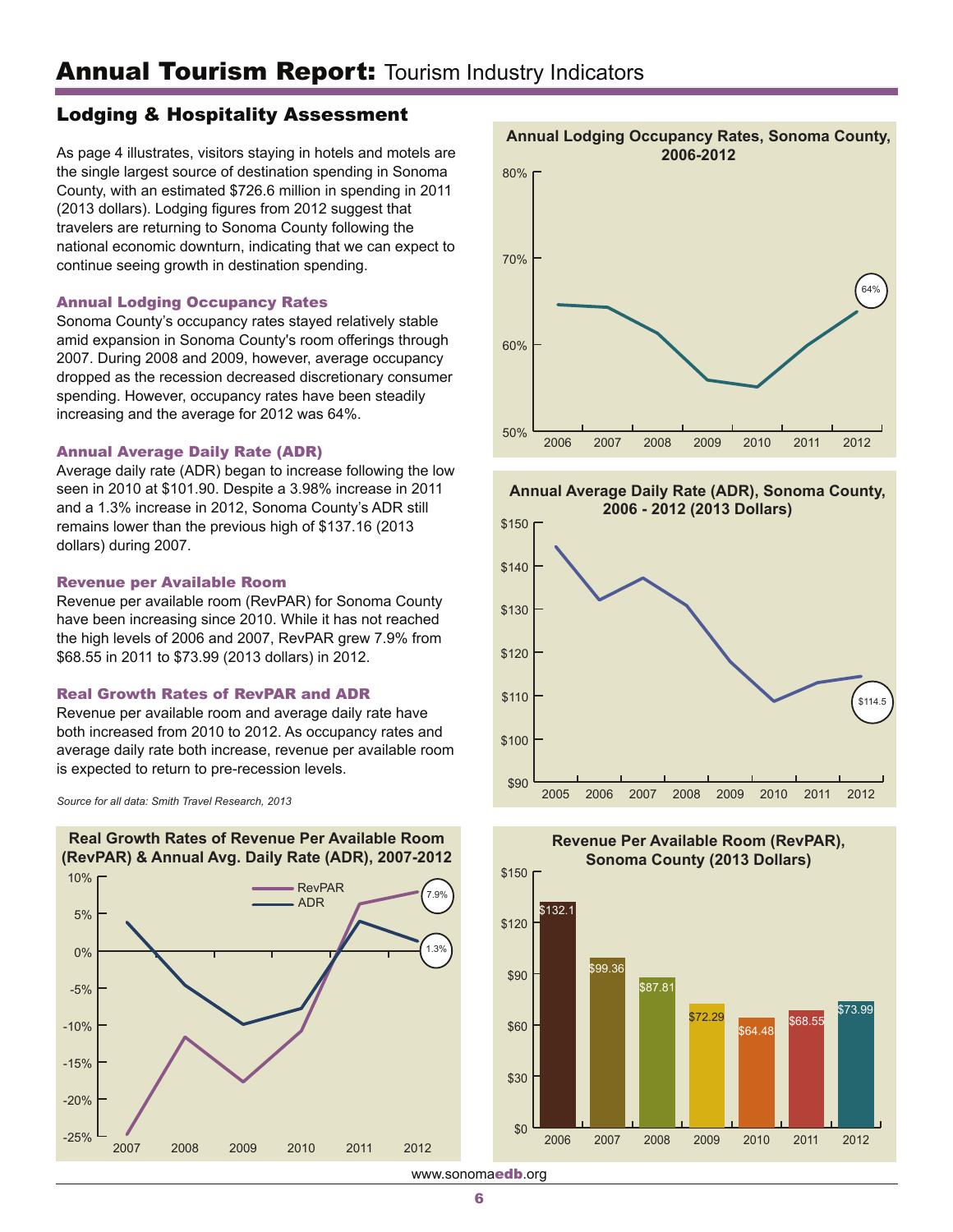# Tourism-Generated Taxes

Transient Occupancy Tax (TOT) is a local tax on room rental revenue in lodging properties located in Sonoma County. The TOT rate varies between 9% and 12% from city to city.

## Annual TOT Collections

TOT revenues in Sonoma County increased 6.9% to \$23.9 million in 2012 when adjusted for inflation. TOT revenues fell in 2008 and 2009 as the recession began to negatively affect visitor traffic and spending nationwide. This downward trend has been fully reversed with 2012 TOT revenues being the highest ever in Sonoma County.

## TOT Revenue Spending Areas

TOT funds are distributed to different spending areas. The majority of TOT funds go to regional park maintenance and operation (22.6%), tourism marketing (20.16%), or are transferred to the general fund in each city or area (25.3%).

# Tax Receipts Generated by Travel Spending

Spending by day travelers and overnight visitors to Sonoma County generates a significant amount of tax for state and local governments. Total local taxes collected, including TOT, from visitors to Sonoma County were estimated at \$32.46 million in 2011, after adjusting for inflation. The state collected \$65.64 million from Sonoma County visitors in 2011, after adjusting for inflation. This is an increase from 2010 figures.

# Percentage of Annual TOT Revenue by City

Revenues from TOT are divided between the County of Sonoma (which receives revenue from lodging properties in unincorporated regions) and the individual cities in the county. Collectively, the incorporated cities generated 60.5% of all revenue in 2012, while the unincorporated areas of the county generated 39.5%.



**Annual TOT Collections, Sonoma County 2004-2012 (Millions of 2013 Dollars)**



*Source: Transient Occupancy Tax Reports, 2013*







# **Tax Receipts Generated by Travel Spending, 2004-2011 (Millions of 2013 Dollars)**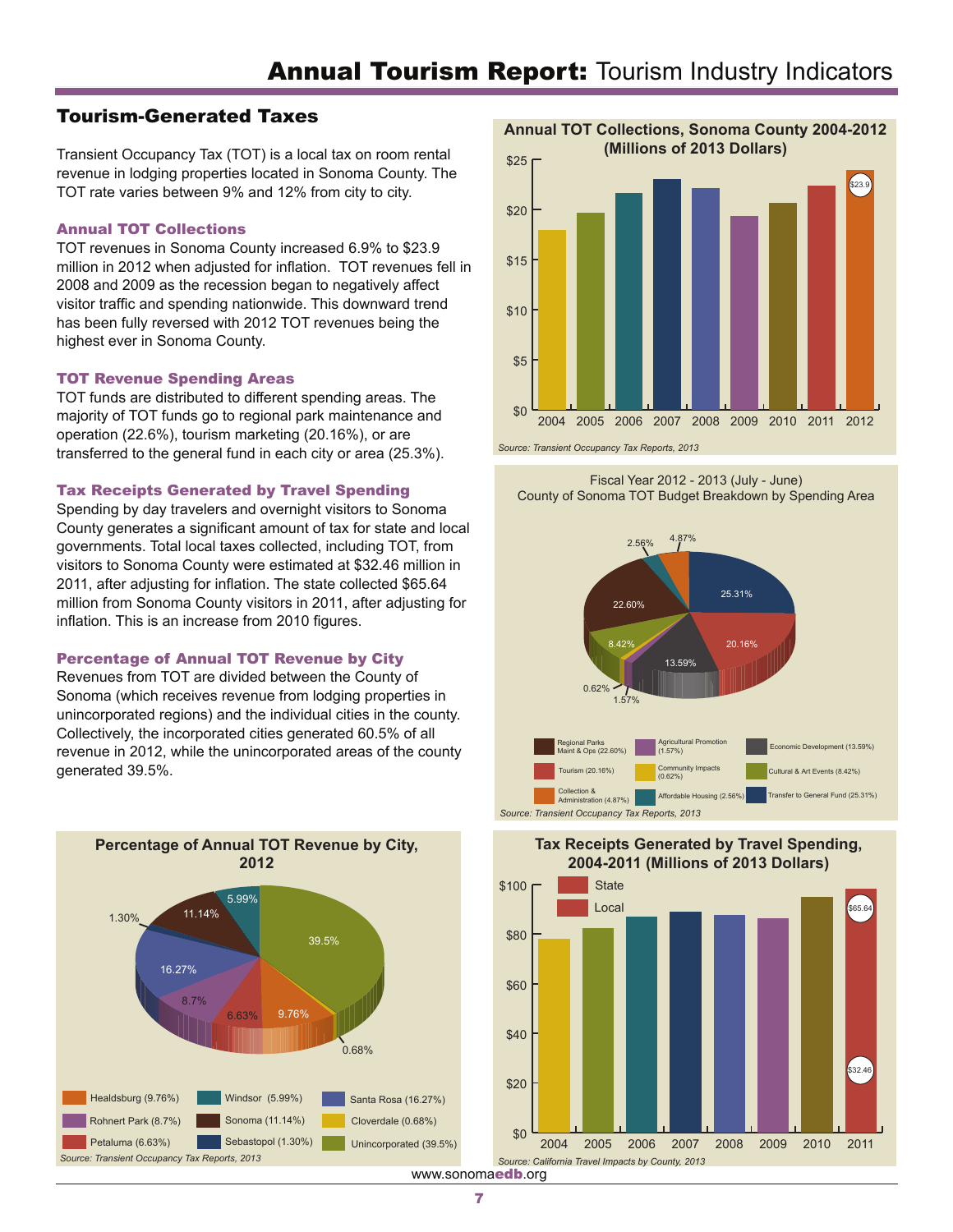2013 Tourism Industry Survey

# Tourism Industry Survey: Results Summary

The 2013 Tourism Industry Survey is an annual survey of Sonoma County tourism businesses performed by the Sonoma County Economic Development Board (EDB). Surveys were sent to more than 2,000 Sonoma County business owners, executives and individuals involved in the tourism sector. More than 300 respondents representing local wineries, restaurants, lodging establishments, tours & transportation, spa & wellness services and tourism-related businesses responded to questions regarding economic outlook visitor and business demographics, and marketing strategies, representing a 14% response rate, a strong rate for a mailed survey.

The source for all data in the following section is the 2013 Annual Tourism Survey

# Key Findings

- Businesses have a positive outlook for tourism in the coming year. More tourism businesses feel optimistic about Sonoma County's tourism industry than reported in previous years, and more businesses expanded operations over the past year than in the year before.
- Most respondents believe that Sonoma County has a high potential to attract visitors overall; and the diversity of attractions and activities, Sonoma County's scenery and climate, and the county's culinary offerings are its greatest assets besides wine reputation/culture.
- The most commonly identified opportunities for Sonoma County tourism in niche markets were Cycling, Eco-tourism and Gay/Lesbian.
- Respondents feel local government agencies can make a positive difference in the tourism industry by assisting with licensing and permits and infrastructure improvement. Local promotion agencies can best assist respondent businesses through marketing, PR and media visits, and tourist industry trend reports. The majority of respondents feel that countywide and regional marketing initiatives are effective in promoting Sonoma County.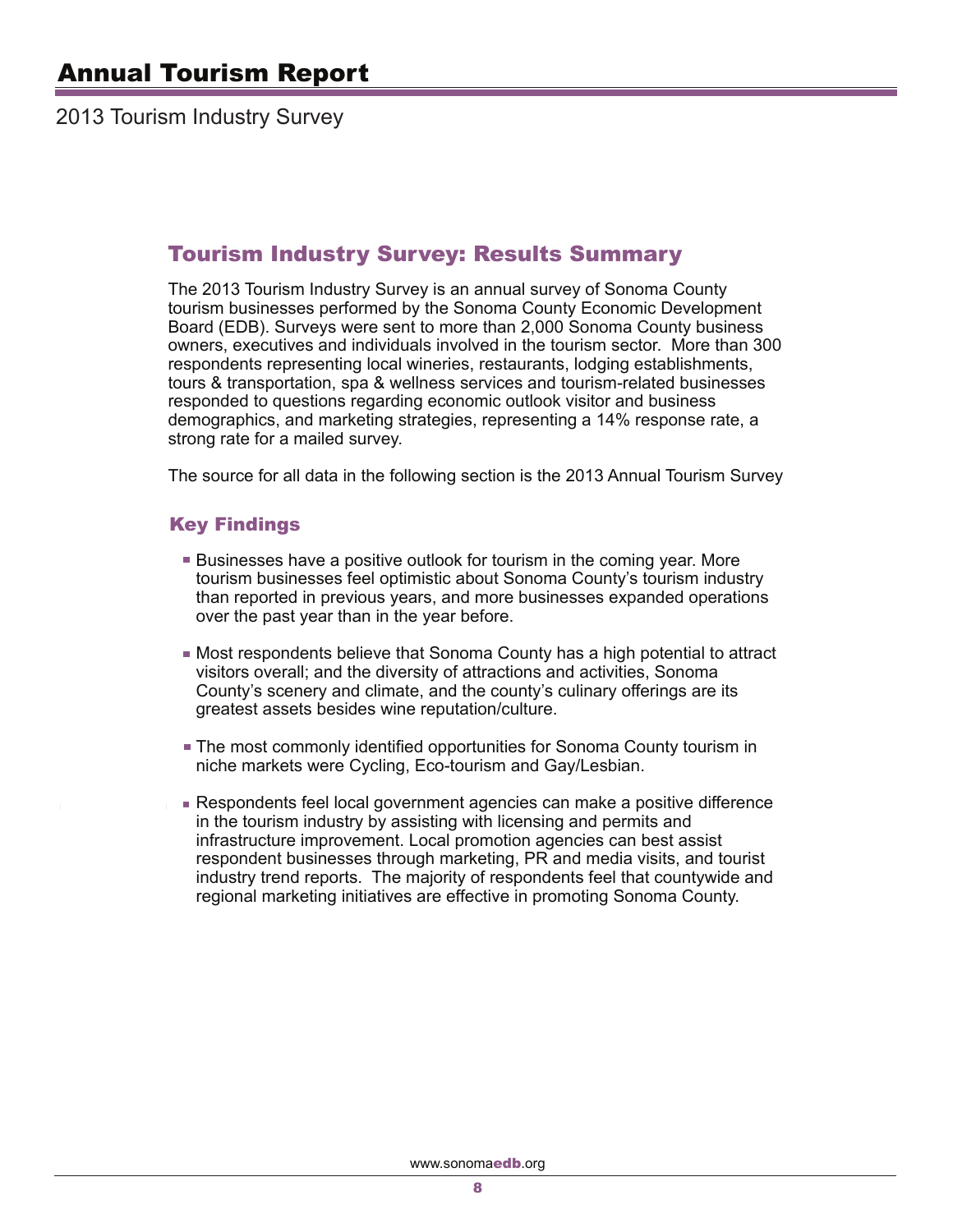# Survey Respondent Demographics

Owners and executives of more than 300 diverse tourism businesses responded to the EDB's 2013 Tourism Industry Survey. The following graphs outline the types of businesses that responded to our survey, Please note: respondents were asked to classify their own business/ operations type.

#### **Tourism Industry Businesses**

'Other' and 'Lodging' were the most common primary operations of responding businesses at 29.5% and 28%, respectively. The lodging classification of respondents is broken down further below. Businesses that classified themselves as 'other' include art galleries, museums, visitor centers and retail shops. Other respondents included businesses whose primary operations were 'winery' (19.8%), 'tour and transportation service or support' (7.5%), 'restaurant' (7.5%), 'recreation service provider or outfitter' (4.1%), and 'spa and wellness' (3.7%).The surveyed businesses reflect the diverse strength of Sonoma County's tourism industry.

#### **LODGING CLASSIFICATIONS**

## **1. Full Service Lodging**

Properties offering a full range of on-premises food and beverage service, cocktail lounge, entertainment, conference facilities, shops and recreational activities provided by uniformed staff on duty 24 hours. Of 'lodging' respondents, 36.0% indicated they were classified as full service.

#### **2. Vacation Rentals**

These properties are fully-furnished condominiums, town homes or single family homes - featuring amenities such as games, beach equipment, DVD libraries, and a stocked kitchen. These properties are rented on a temporary basis to tourists as an alternative to a hotel. Of 'lodging' respondents, 17.3% indicated they were classified as vacation rentals.

## **3. Bed & Breakfast**

Smaller establishments emphasizing a more personal relationship between operators and guests. Guest units tend to be individually decorated. Rooms may not include some modern amenities and may have a shared bathroom. They are usually owner-operated. A continental or full hot breakfast is included in the room rate. Of 'lodging' respondents, 18.7% indicated they were classified as bed & breakfasts.

#### **4. Limited Service Lodging**

Only the basic services and facilities are available and selfservice aspects are predominate for limited service lodging. Commonly, a continental breakfast may be offered rather than having a restaurant on premises. Of 'lodging' respondents, 17.3% indicated they were classified as limited service. **5. Campground**

A place useful for overnight stay in the outdoors, where an individual, family or group may camp. Consists of open pieces of ground where a camper can pitch a tent or park an RV. Some campsites have amenities including fire pits, picnic tables, utility hookups, shower facilities, and more. Of 'lodging' respondents, 10.7% indicated they were classified as campground.



#### **Primary Operations of Tourism Industry Business, 2013 (Respondent Based)**

## **Demographic Profile of Lodging Properties, 2013 (Respondent Based)**

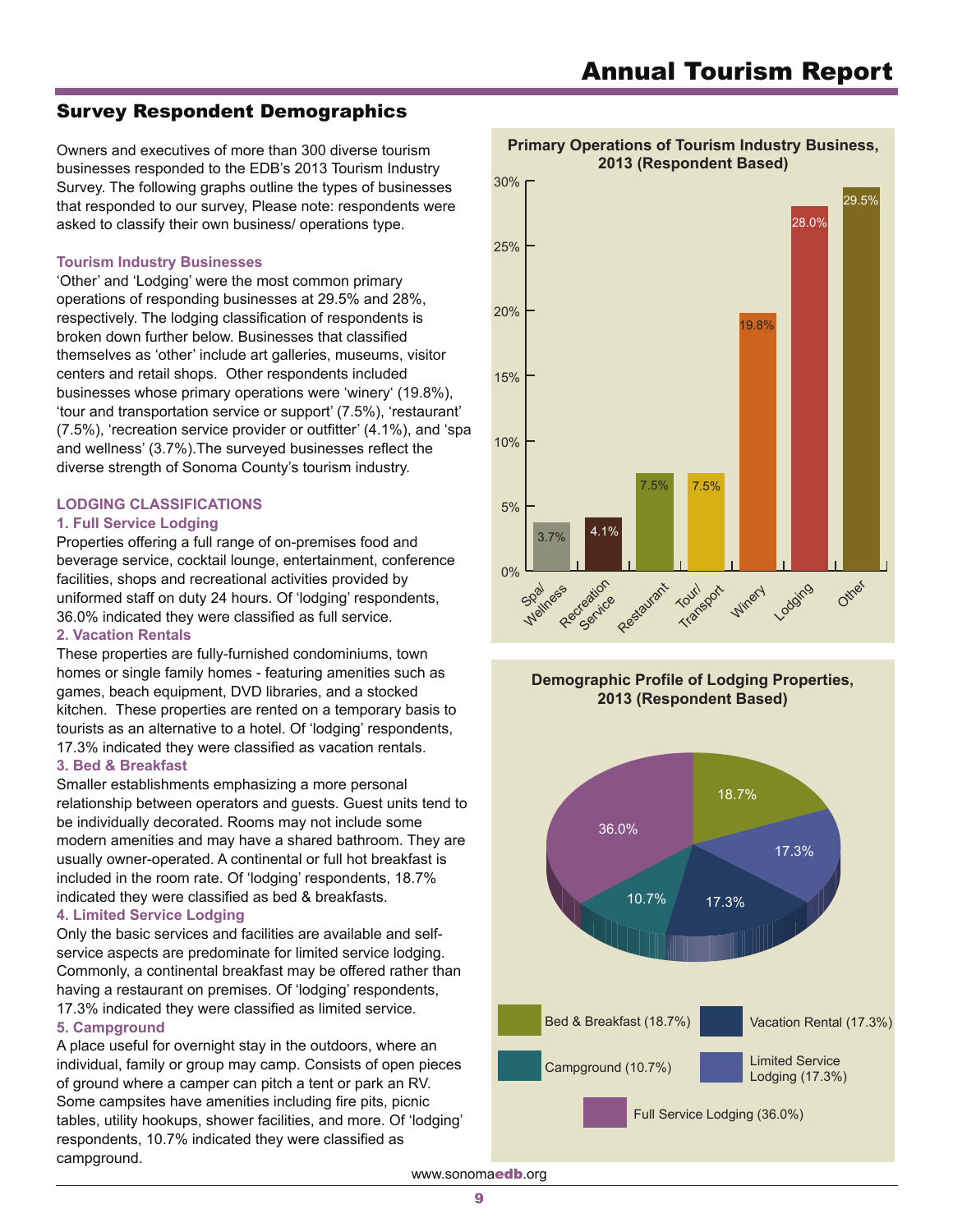# Survey Respondent Demographics (cont.)

From responses given, local tourism industry businesses may be described as independent, long-established and relatively small. The following graphs outline more details about the characteristics of Sonoma County's tourism businesses.

## **Number of Years in Business**

The majority of respondents indicated they have been in business for more than 11 years. Almost half of the respondents have been in business for more than 20 years (48.8%) and 26.1% indicated they have been in business for 11-20 years. Almost equal numbers of businesses have either opened in the last 5 years (13.3%) or have been open for 6-10 years (11.8%).This suggests that there is room for growth, and that the tourism business is also sustainable in Sonoma County.

# **Independently Owned in Sonoma County**

A significant percentage of businesses indicated that they are independently owned in Sonoma County (79.2%). Of those that are independently owned in Sonoma County, 5.6% indicated that they were a franchise.

## **Tourism Business Location**

The majority of Sonoma County's tourism-related businesses that responded are located in unincorporated county (29.02%), Santa Rosa (25.10%), and Healdsburg (12.94%). Other areas of the county represented by respondents include the coastal cities of Bodega Bay, Jenner and the Sea Ranch, as well as smaller towns within Sonoma County.

# **Number of Employees**

The majority of tourism businesses in Sonoma County employ 24 or fewer people (62.7%). On average, 50% of employees at business who employ 24 or fewer employees are part time. There was a significant variance in the reported part-to-full time mix by all respondents, reflecting the diverse employment needs of different industries within Sonoma County.





# **Independently Owned in Sonoma County, 2013**



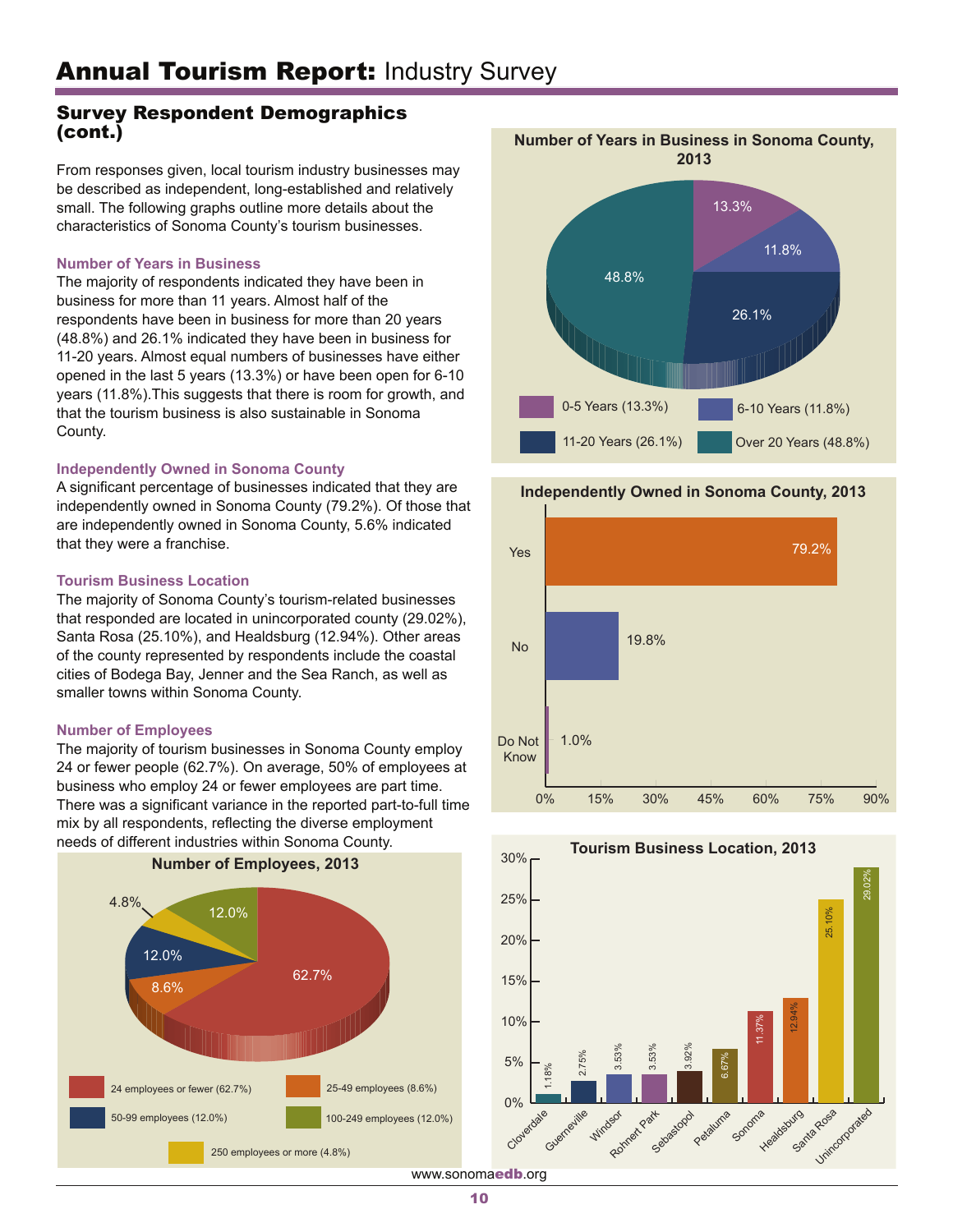# Industry Confidence & Outlook

Respondents were asked to indicate their perception about the tourism industry and whether they had expanded operations in the past year. Survey responses indicate that local tourism-related businesses are optimistic about the economy and travel industry.

#### **Tourism Industry Outlook**

More than 85% of the tourism- related businesses that responded to the survey indicated that they were 'optimistic' (44.8%) or 'somewhat optimistic' (41.9%) about the tourism portion of their business in the next year. This is an increase over the percentage of respondents who had some hope for the tourism industry last year. Less than 5% of respondents indicated that they were 'concerned' (0.5%) or 'somewhat concerned (2.9%) with the tourism portion of their business over the next year.

With industry optimism on the rise, this seems to have translated into the decision for businesses to expand their operations in the past year.

## **Operation Expansion over Last 12 Months**

More tourism-related businesses are expanding their operations as tourism-spending returns to pre-recession levels. Of responding businesses, 38.8% indicated that they had expanded operations in the time between May 2012 and May 2013. Those that expanded indicated that they were already starting to see an increase in business and spending and were responding to new demand. The majority of businesses did not expand operations from May 2012 to May 2013 (56.9%). Those that did not expand indicated concern over the future of the general economy; citing issues over lack of economic resources such as financing, and not enough demand for their products.

Compared to the percentage of respondents that expanded over the same 2011-2012 time period, 57% more respondents indicated that they have expanded over the last 12 months. As the travel and tourism sector rebound in upcoming years coupled with increased optimism, it is likely that tourism businesses will continue to expand their operations.



#### **Percentage of Respondents that Expanded Operations over Last 12 months, 2013**

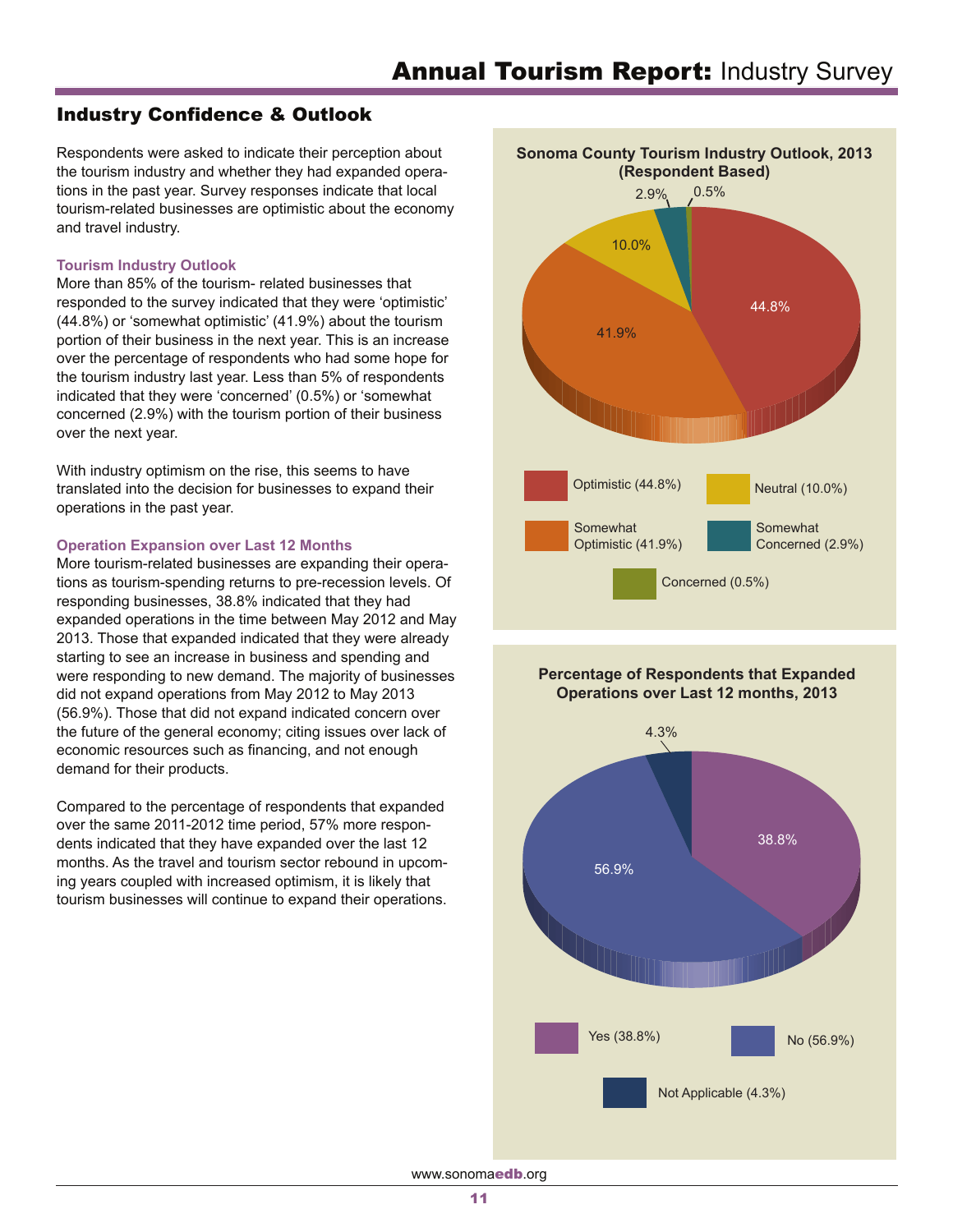# Marketing, Government & Promotional **Assistance**

Sonoma County's tourism industry is a diversified market of service-oriented businesses and segmented markets. The diversification results in a wide range of marketing channels and budgets to reach out to customers. There is also a variety of areas where tourism businesses feel they can be assisted by local government agencies and promotion agencies.

## **Potential for Local Government Assistance**

Tourism-related businesses indicated that the largest potential for government assistance to their business is concerning licensing and permitting (64.8%), and infrastructure improvement (59.9%). Respondents also indicated that local government could help them with 'other' things which include destination marketing and parking issues.

# **Potential for Local Promotion Agency Assistance**

The potential for local promotion agencies to help tourismrelated businesses exist in marketing (87.3%) and PR/ media visits (68.9%) and 41.4% of respondents indicated they found trend reports useful.

# **Marketing Tools Utilized by Tourism Businesses**

The most widely used marketing tool among tourism businesses was a business website (92.0%), this was followed by social media (84.4%) and then by word of mouth (81.1%). The least used marketing outlets were television (8.5%), national magazines (19.3%) and radio (28.3%).

# **Percentage of Gross Revenue Spent on Marketing**

The majority of tourism-related businesses spend between 0-5% (33.7%) and 5-10% (34.7%) of gross revenue on marketing efforts. Fewer respondents indicated spending in both brackets than in 2012, with more respondents indicating that they spend between 10-25% or more than 25% of their gross revenue on marketing.



# **Potential for Local Government Assistance, 2013 (Respondent Based)**



# **Potential for Local Promotion Agency Assistance, 2013 (Respondent Based)**





**Marketing Tools Used by Tourism Businesses,**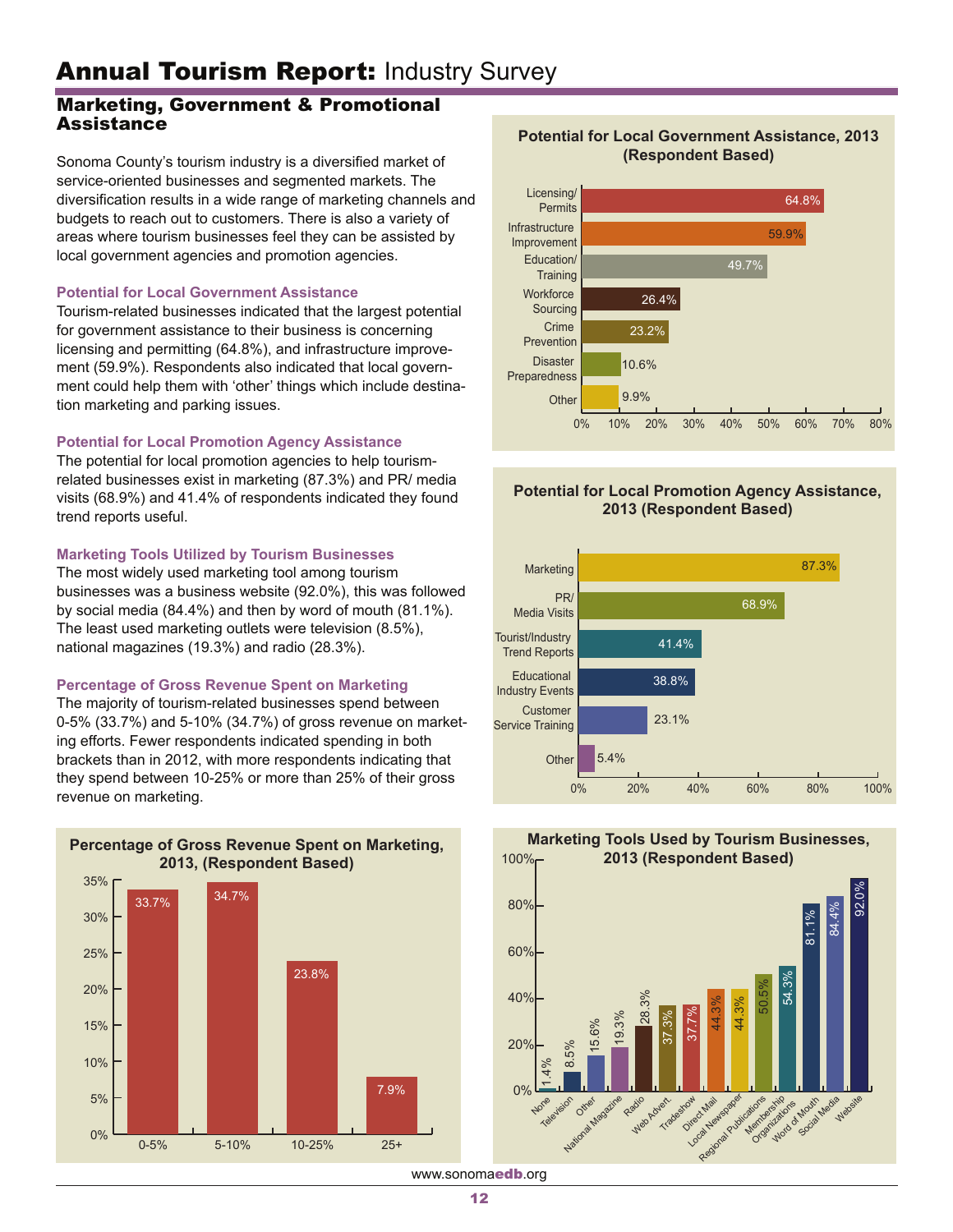# Attractions & Potential Market **Opportunities**

Tourism-related businesses were asked to indicate what tourism assets were most attractive to potential visitors to Sonoma County and in what markets there was room for growth. Please note: respondents were asked to identify which three niche markets they felt were the biggest opportunity for Sonoma County. As a result, the percentage in the corresponding graph indicates the number of times a niche market was selected as a top three.

#### **Potential for Attracting Visitors**

More than 80% of respondents felt that Sonoma County had a high potential to attract visitors (82.1%). This was largely due to the diversity of services and attractions available to visitors and the climate and scenery. Of those who indicated otherwise, the largest concern was competition from Napa County and the Bay Area.

## **Pull Attraction in Sonoma County**

Tourism-related businesses were asked to rank tourism assets on a scale from one to five, one for a least attractive asset and five for a most attractive asset. Respondents indicated that besides wine reputation, the most attractive assets to visitors are scenery (Average rating of 4.53), culinary offerings (4.31) and outdoor recreational activities (4.17). These top-three assets remain unchanged from 2012, although the score for each category increased.

## **Niche Market Opportunities for Sonoma County**

Markets that tourism businesses felt would be good opportunities for Sonoma County were varied. The most reported niche market was cycling (51.7%), followed by eco-tourism (39.5%) and gay/lesbian (36.1%). Respondents who indicated 'other' (8.8%) suggested culinary market and craft beer.







# **Reasoning: (Respondent Based)**

- Diversity of services and attractions offered.
- **Scenery and good climate**
- Proximity to Bay Area
- Culinary offerings and locally sourced food
- **Effective Marketing**
- Recognition as a wine destination

## **Pull Attractions in Sonoma County, 2013 (Excludes Wine, Respondent Based)**

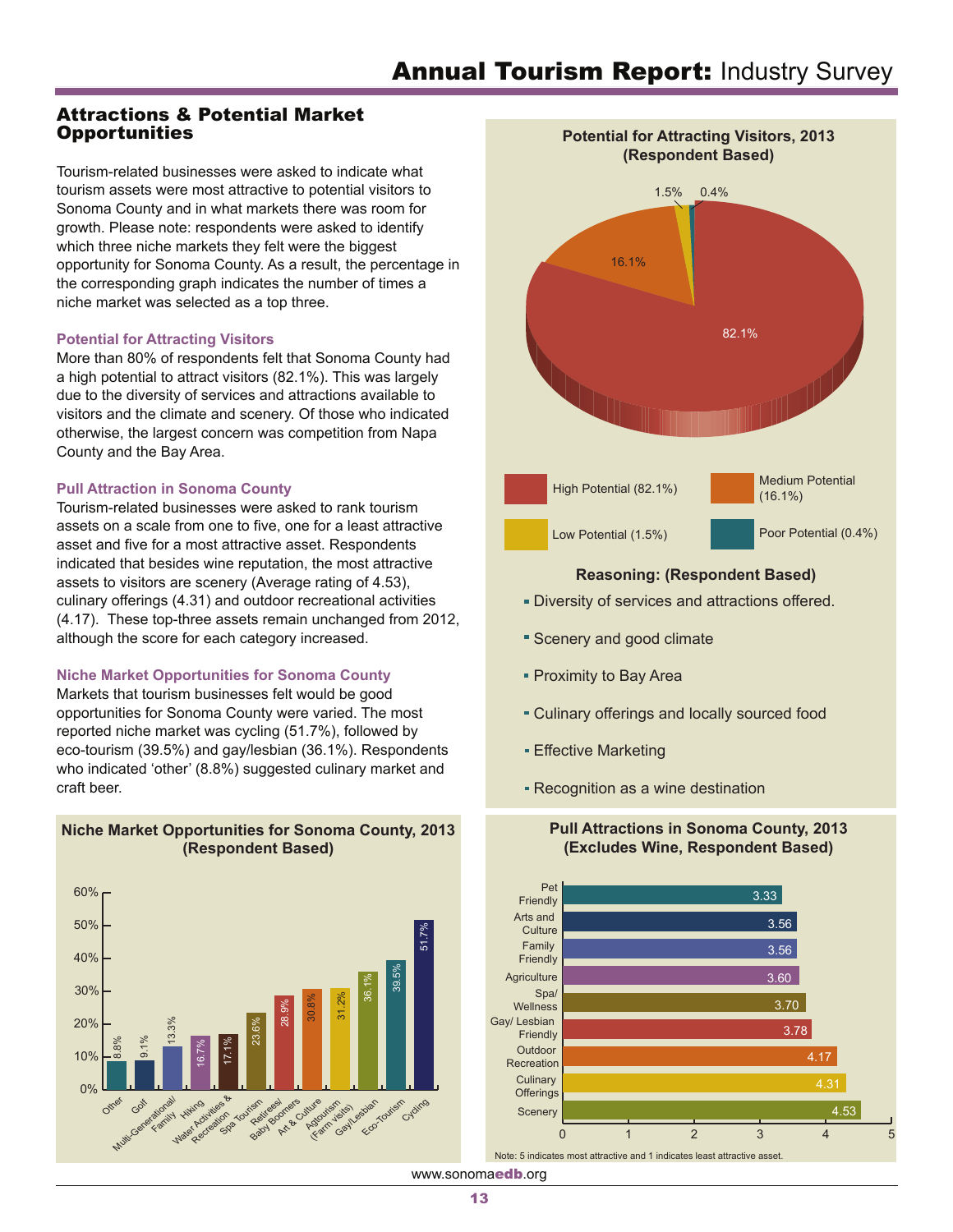# Marketing Initiatives & Agency Involvement

Industry respondents cited many marketing opportunities to showcase Sonoma County's tourism assets. Responses indicate that there is more opportunity for businesses to collaborate with promotional agencies like Visitor Centers and Sonoma County Tourism.

# **Effectivity of Marketing Initiatives**

The majority of respondents indicated that tourism marketing initiatives were 'useful' for countywide marketing (39.6%) and 'useful' for regional marketing (34.9%). Very few respondents felt that regional or countywide marketing initiatives were 'somewhat useless' to 'very useless'. However, many respondents indicated suggestions to improve marketing. These included more region-specific marketing, more non-wine activity promotion and expanding specific niche marketing.

# **Involvement with Sonoma County Tourism**

Respondents were asked to indicate how involved they were in working with Sonoma County Tourism (SCT). The majority indicated that they are somewhat involved with Sonoma County Tourism (62.1%). Of those who worked with SCT, a larger percentage felt that regional and countywide marketing initiatives were 'useful' than 'somewhat useless' to 'very useless'.

# **Involvement with Sonoma County Visitors Center**

Respondents were also asked to indicate whether they worked with a local Sonoma County visitor center. The majority of respondents indicated that they were somewhat involved in working with Sonoma County Visitor Center (51.4%). Of those that were not working with a Visitor Center, the majority still felt that the regional and countywide marketing efforts were 'useful'.

**Involvement with a Sonoma County Visitor Center,** 





#### **Effectivity of Marketing Initiatives, 2013 (Respondent Based)**

# **Suggestions for Improved Marketing, 2013**

- **Market non-wine activities**
- Market specific regions and locations within the county more heavily
- Do more promotion of smaller tourism businesses
- **Increase specific niche marketing**
- More marketing promotions



**Involvement with Sonoma County Tourism, 2013 (Respondent Based)**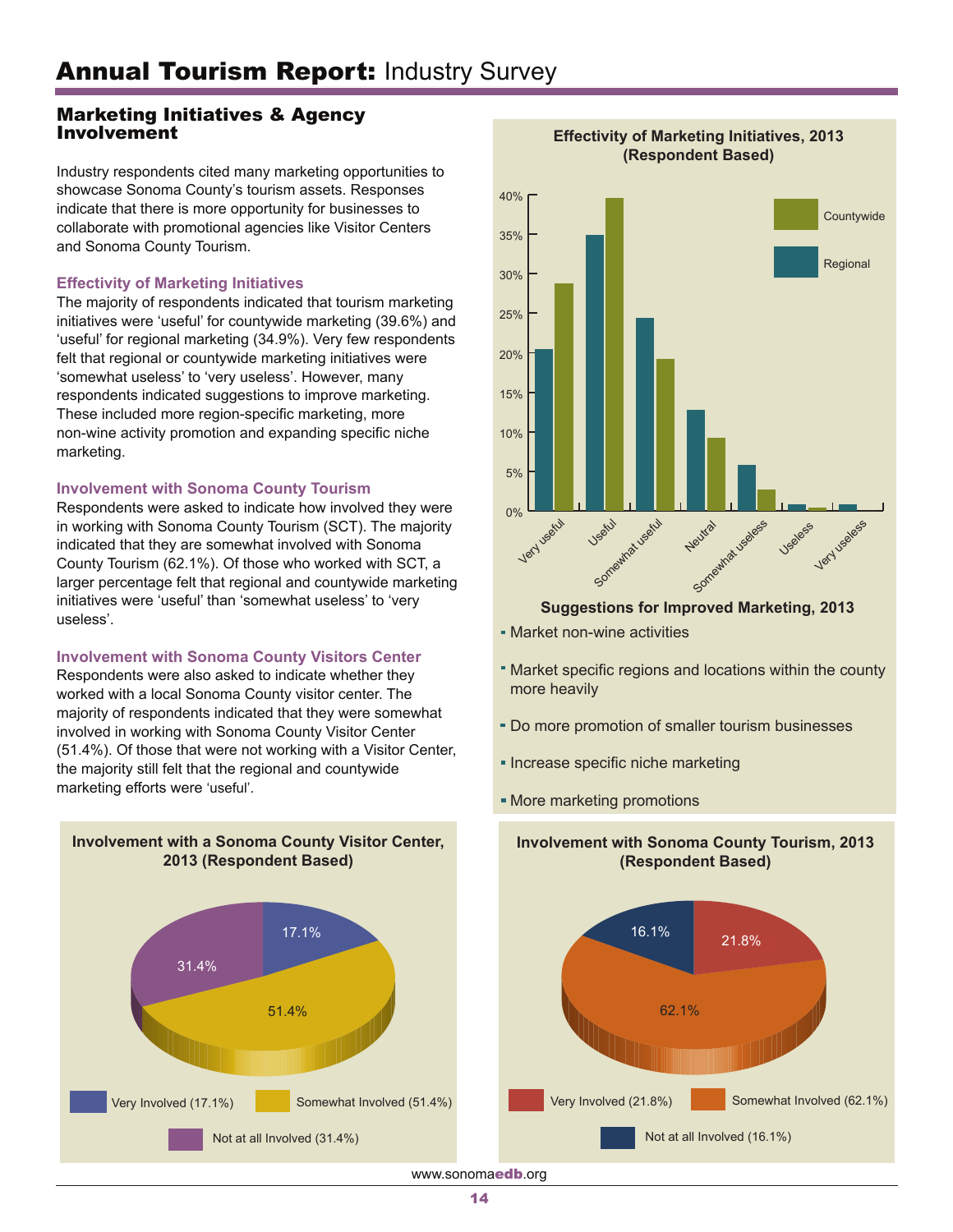The Sonoma County Economic Development Board (EDB) conducted its 2013 survey of Sonoma County tourism businesses in relation to the tourism industry. Owners and executives of more than 300 tourism businesses rated their confidence in the industry and identified changes and needs they expect at their businesses in the near future. The responses covered businesses in a broad range of tourism establishments. The survey asked tourism-centered businesses to respond to a broad array of questions about their market and marketing efforts, their visitor demographics, their expansion plans, the demographics of the industry, and their opinion on key county tourism policies. This report represents the findings from that survey as well as an analysis of those responses.

In addition to the survey responses, the Sonoma County 2013 Annual Tourism Report includes general background information for the tourism industry on a regional and national level. Statistics presented represent the most recently published data from the Travel Industry Association (TIA), www.tia.org, Smith Travel Research, and the California Travel and Tourism Commission's California Travel Impacts by County, prepared by Dean Runyan & Associates and updated May 2013, www.visitcalifornia.com. The EDB used the U.S. Bureau of Labor Statistics' Consumer Price Index to adjust some data for inflation, http://www.bls.gov/. Lodging classifications were defined by AAA, www.AAA.com. The EDB collected and compiled all TOT data from each Sonoma County jurisdiction.

Please note that all survey data contained in this report is based on the information self-reported by respondents, which was not factually verified by the EDB. The responses were then gathered into a database for analysis. Due to the fact that survey respondents may provide no responses to some questions, the category percentages indicated in the graphs for those questions may not add up to 100%. Where replies are mutually exclusive, percentages may be slightly off due to rounding. Where replies are not mutually exclusive, percentages may total more than 100%. As mentioned above, it was our intention to obtain averages that provide a general "snapshot" of various issues for the hospitality/tourism industry in Sonoma County. Accordingly, the data averages are not weighted by any factor or interest.

# Acknowledgements

The 2013 Annual Tourism Report would not have been possible without the contributions of many individuals.

Most of the credit for this study belongs to the local businesses that participated in the survey. Their responses created the foundation upon which the tourism sector could be studied and analyzed.

Special acknowledgement is also due to Ken Fischang and Tim Zahner at Sonoma County Tourism for their invaluable suggestions and generous provision of statistical data on the tourism sector in Sonoma County.

Finally, Audrey Bendowski, Tourism Project Coordinator with the EDB, contributed a significant amount of time and effort to the report through surveying administration, compilation, and organization of the report, data, and survey findings. Audrey Bendowski updated and consolidated the data sources and statistics from previous years to create this comprehensive analysis, and deserves special thanks.

Ben Stone Executive Director